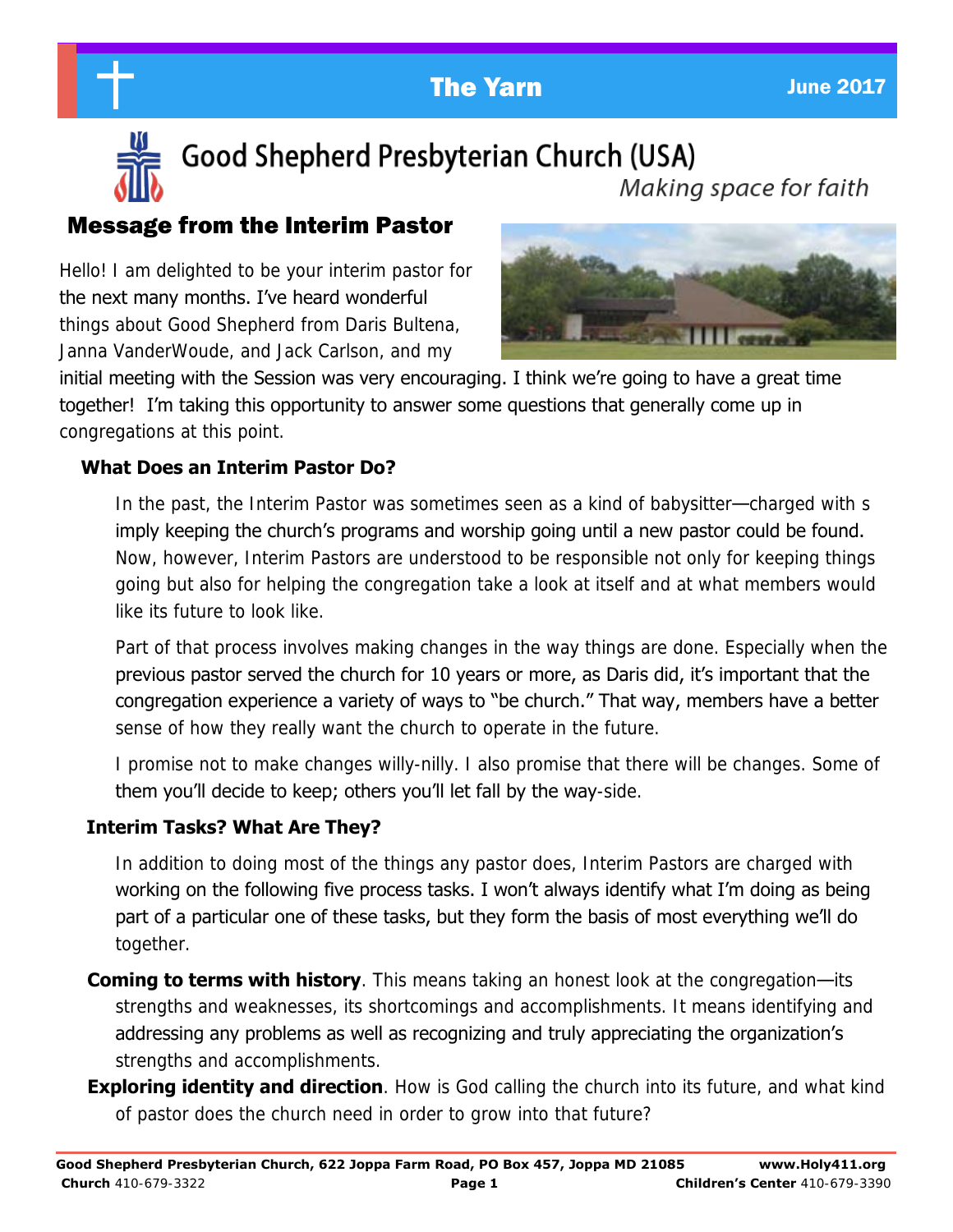# The Yarn **International Contract Contract Contract Contract Contract Contract Contract Contract Contract Contract Contract Contract Contract Contract Contract Contract Contract Contract Contract Contract Contract Contract**



- **Making leadership and/or operational changes.** Sometimes a former pastor has operated in a particular way, one that worked for her or him but may not work in that person's absence. Does Session need to be reorganized? Are there responsibilities held by the former pastor that now need to be given to members?
- **Renewing denominational linkages.** Sometimes, especially with a long-term pastor, churches stray a bit from "the Presbyterian way." This is an opportunity for the congregational to check its denominational DNA and perhaps to make some changes.
- **Committing to new leadership and a new direction.** One of the major strengths of the Presbyterian system of having interim pastors is that members have a chance during the Interim to "get over" the previous pastor. If that person was well-loved, members need time to grieve and prepare to move on. If that person was not so very appreciated, members need time to get over their anger or disappointment. This time (and process) allows the congregation to truly embrace the next called pastor.

## **How Long Will The Interim Period Last?**

The short answer? Only God knows.

**Blessings, Rev. Jeanne Gay** 

# Deacons

## **SPRING FLING**

Our church Spring Fling is just around the corner. Please come out and join the fun June 10th, 8am-2pm. Continue to spread the word and invite your friends, family and co-workers. Bring your children and grandchildren to enjoy the "GIGANTIC yard games, face painting and prizes. The children activities will be free and start at 10 a.m. We will also have Joppa Magnolia VFD bringing one of their trucks!

A little something for everyone. Food, baked goods, plants, 20 plus craft vendors and yard sale tables. How about a seated massage!? Come out and support the vendors and your church. See you there!

## **CHRISTMAS IN JULY**

Our next scheduled event will be our outreach for Harford Family House. This outreach will replace the December drive. We will begin collecting items on July 2nd through July 30th., and delivered on Monday, July 31st. The items will be the same as in the past, and a list will be provided in coming weeks and displayed on the information board in the Narthex. Should you have any questions please see Kathy.

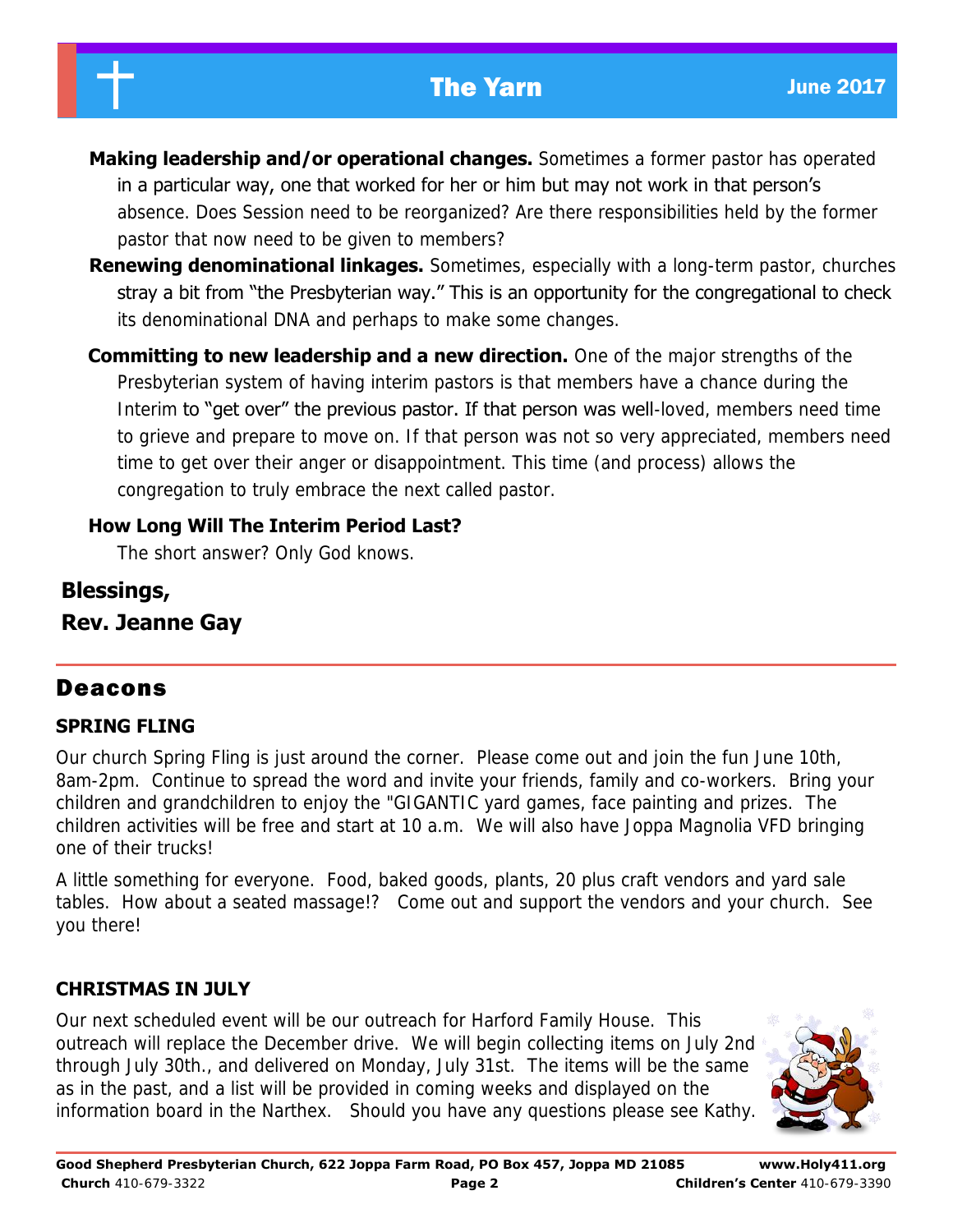

# **The Yarn June 2017**

## Women's Association

**All** women are invited to enjoy an evening of fellowship at the

> **The Annual Potluck Picnic**

of the Good Shepherd Women's Association

**When: Monday, June 12th Time: 5:30 p.m. – 8:30 p.m. Where:** Jeanette Petnic's Home 507 Grigsby Court 410-679-0959



### **Food is served throughout the evening. Come at anytime.**

**Directions:** From the church parking lot, turn left onto Towne Center. Turn right at Joppa Farm Rd. Turn left onto Garnett Rd. Turn left onto Gilmor Rd. Turn right on Grigsby Court. Arrive at 507 on right.

**Chicken and drinks will be provided. Please bring a covered dish, salad, appetizer or dessert. Can't make something, bring chips or rolls.**

#### **FUN ACTIVITIES Chair warming Bocce ball Relaxing Hearty laughing Friendly Conversation**

# Ushers / Tellers **Prayer List**

| <b>Ushers:</b> |                                               | <b>Tellers:</b> |
|----------------|-----------------------------------------------|-----------------|
|                | Jan. 1 Petnic, Workman                        | Bohns, Terry    |
|                | Jan. 8 Tich, McKemy, Morgan                   | Starke, Webster |
|                | Jan. 15 Douglas, Webster, Starke Tich, Pfoutz |                 |
|                | Jan. 22 Maas, Wronowski                       | Kent, PreVatte  |

Philip Pugh, Wayne Weich, Lesley & Mike Pinkosz, Diana Ciccotelli, Rodger & Vyona Bultena, Ed Matthai, Mike McKemy, Lynda Bates, Suzy Phillips, Mike Tich, Libby Anderson, John & Yong Pandoliano, Theresa Ridley, Marian Neilson, Dorothy Jones, Dr. Whiteford

#### **gsprayers@juno.com**

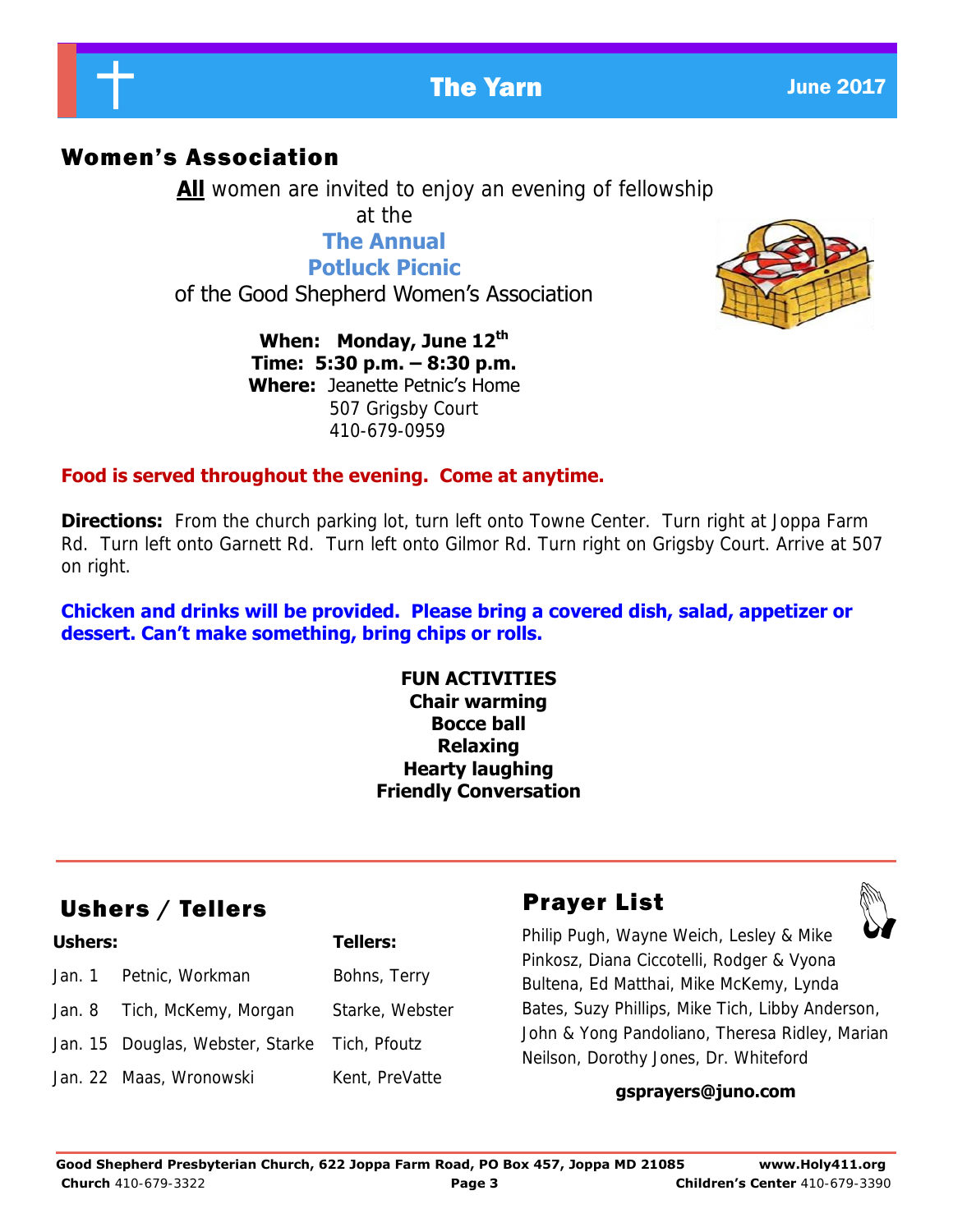# **The Yarn June 2017**

|  | Sunday, 4     | Pentecost-Wear RED<br>Worship 11:00 |
|--|---------------|-------------------------------------|
|  |               | Coffee 12:00-Thank You Rev. Carlson |
|  | Monday, 5     | Welcome Rev. Jeanne Gay             |
|  | Wednesday, 7  | Deacons 6:45                        |
|  |               | Choir 7:30                          |
|  | Thursday, 8   | Session 7:00                        |
|  | Saturday, 10  | Spring Fling 8:00-2:00              |
|  | Sunday, 11    | Worship 11:00                       |
|  |               | Coffee 12:00-Welcome Rev. Gay       |
|  | Monday, 12    | Women's Picnic-Jeanette Petnic-Host |
|  | Wednesday, 14 | Choir 7:30                          |
|  | Sunday, 18    | Happy Father's Day                  |
|  |               | Worship 11:00                       |
|  |               | Coffee 12:00                        |
|  | Wednesday, 21 | Choir 7:30                          |
|  | Sunday, 25    | Worship 11:00                       |
|  |               | Coffee 12:00                        |
|  |               |                                     |

# Summer Music  $\alpha$  of  $\mathbb{R}^4$

#### **Do you know someone who could add**

**musically to our summer worship? The choir will take July and August off and we are looking for talent! If you know someone who sings, plays an instrument, dances,... If they are inspired by the Holy Spirit, let's invite them to join us and share their gift. See Farrell if you have someone who would be willing to worship with us.** 

#### **E. Farrell Maddox**

[edwardmaddox1@verizon.net](mailto:edwardmaddox1@verizon.net)



#### **HAPPY ANNIVERSARY**

Betty and Bob Walko **June 14, 1969**  Jane and Gary Workman **June 18, 1966** 

Alethia and Bill Starke **June 20, 1968** 

Mike and Becky McKemy

**June 26, 1976** 



### **HAPPY JUNE BIRTHDAY**

- **7** Joan Pugh **13** Edwin Whitford **17** Farrell Maddox **22** Janie Barnes **23** Sarah Weich
	- **25** Bill Starke

The Deacons would like the church family to know your important day! If we do not have yours in our file, please notify Ellie Pfoutz, 410-679- 4813.